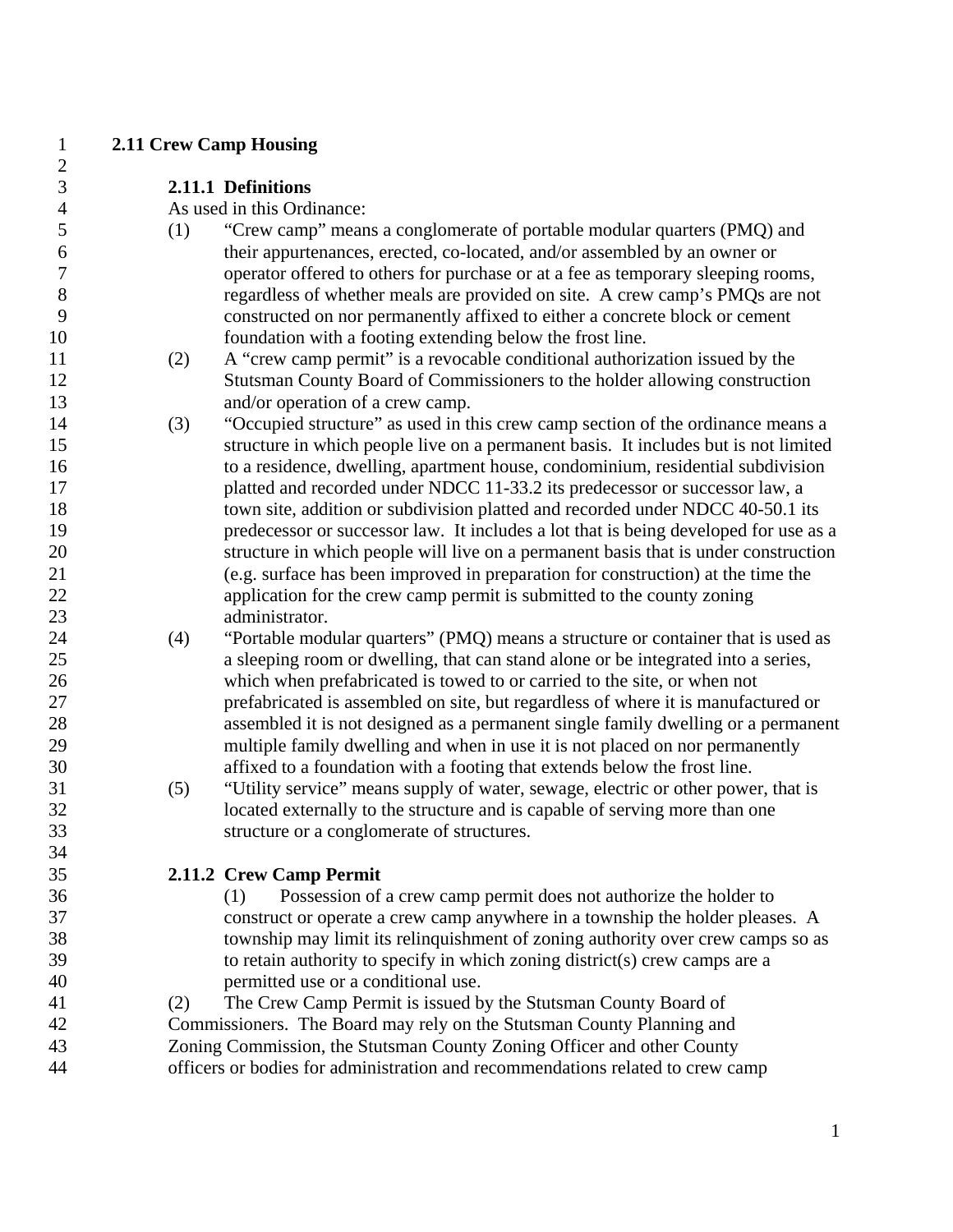| 45 | permits. |                                                                                        |
|----|----------|----------------------------------------------------------------------------------------|
| 46 | (3)      | A crew camp permit does not exempt the holder from constructing, maintaining,          |
| 47 |          | and operating the crew camp in accordance with applicable law, rules, codes,           |
| 48 |          | and/or regulations; nor from obtaining building permits or regulatory inspections.     |
| 49 | (4)      | A crew camp permit authorizes construction and operation of a crew camp not to         |
| 50 |          | exceed the design approved. After the permit is issued, any modification of the        |
| 51 |          | crew camp that would increase the bed capacity must first be approved by the           |
| 52 |          | Stutsman County Board of Commissioners. Failure to gain prior approval is a            |
| 53 |          | violation of this Ordinance.                                                           |
| 54 | (5)      | A crew camp permit is issued for 24 months. After the initial issue of a 24 month      |
| 55 |          | permit, the permit may renewed by the County Board a limit of two times with           |
| 56 |          | each renewal having a duration of 24 months. A holder must apply for renewal           |
| 57 |          | 90 days or more prior to the expiration of its permit. Failure to apply 90 or more     |
| 58 |          | days before expiration is grounds for denial of the request to renew or other          |
| 59 |          | sanction available under this Ordinance or remedy available by law. When, in the       |
| 60 |          | process of reviewing a request for renewal the County Board determines the             |
| 61 |          | holder is failing or has in the past failed to satisfy the obligations imposed by this |
| 62 |          | ordinance, including but not limited to the obligation to abide by applicable law,     |
| 63 |          | code and regulation, the County Board may deny the request for renewal. No             |
| 64 |          | crew camp permit may be renewed more than twice. No crew camp may be                   |
| 65 |          | permitted to construct and operate a total exceeding 72 months.                        |
| 66 | (6)      | Transfer of the permit must be approved by the Stutsman County Zoning and              |
| 67 |          | Planning Commission. In order for the Commission to authorize transfer, the            |
| 68 |          | transferee must exhibit to the Commission that the transferee has satisfied or will    |
| 69 |          | soon satisfy all the applicable responsibilities of this Ordinance. The Commission     |
| 70 |          | may approve transfer of the Permit prior to satisfaction of the obligations if the     |
| 71 |          | Commission reasonable ascertains the transferee is well prepared to satisfy all        |
| 72 |          | requirements in an acceptable amount of time. Should a transfer be approved on         |
| 73 |          | the understanding that shortcomings will be remedied promptly, failure of the          |
| 74 |          | transferee to promptly remedy the shortcomings is grounds for termination,             |
| 75 |          | suspension, or other administrative under this Ordinance or action under the law       |
| 76 |          | in general.                                                                            |
| 77 |          |                                                                                        |

### 78 **2.11.3.1 Application Procedure**

- 79 (1) The application for a Crew Camp Permit must be submitted to the Stutsman 80 County Zoning Officer who will conduct a preliminary review and if satisfied the 81 major obligations imposed by this Ordinance seem to have been satisfied the 82 Zoning Officer will forward it to the Stutsman County Planning and Zoning 83 Commission for review.
- 84 (2) A report of inspection documenting the preconstruction condition of the proposed 85 crew camp site, adjoining properties, and the roads servicing the proposed crew 86 camp will be made by the Zoning Administrator with assistance from the 87 Stutsman County Highway Department if needed. This report shall serve as a 88 basis to which the property shall be restored to following decommissioning of the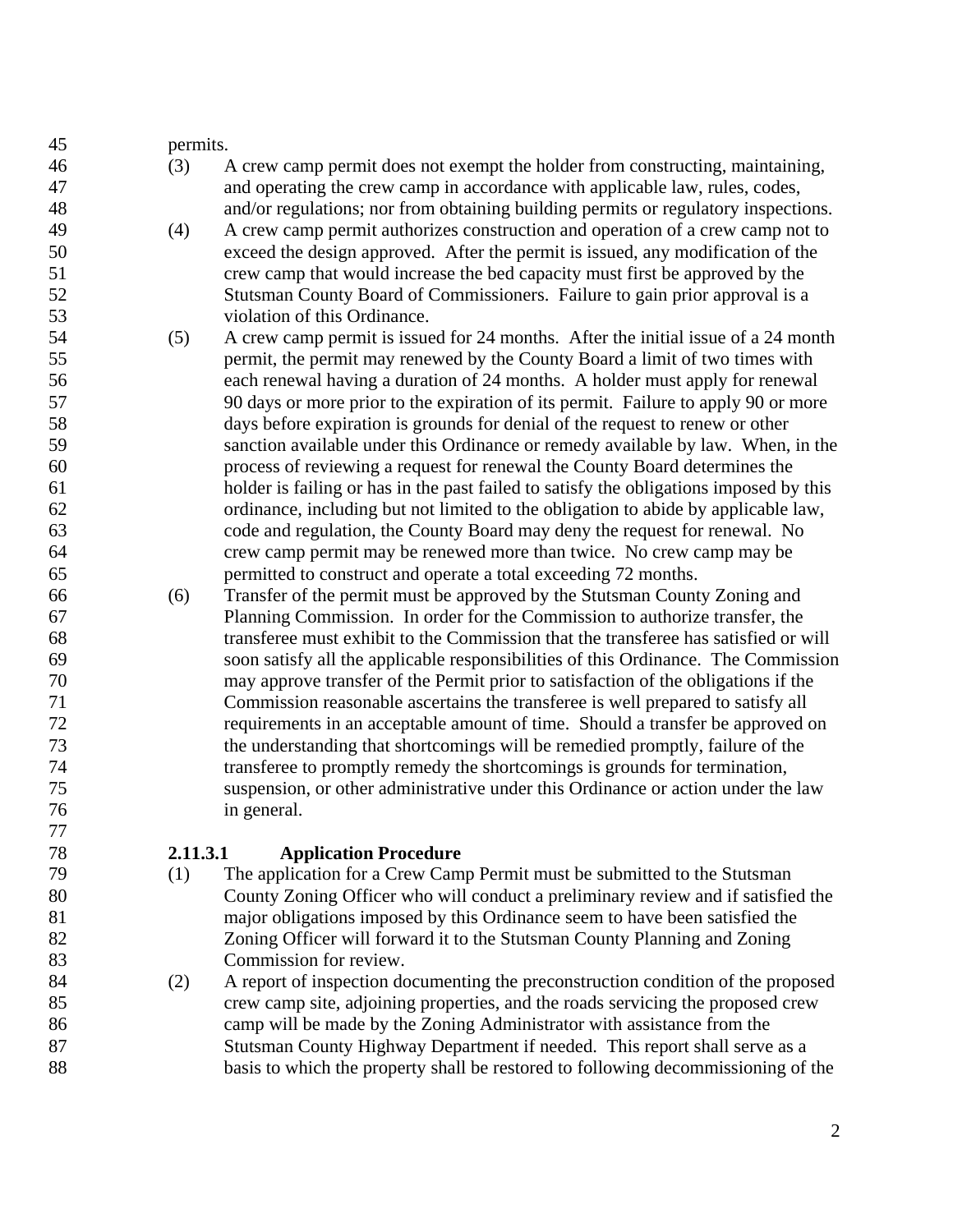| 89  |          | crew housing facility. In the event that the property owner requests that               |
|-----|----------|-----------------------------------------------------------------------------------------|
| 90  |          | improvements remain intact, approval must be granted according to local zoning          |
| 91  |          | ordinances prior to the decommissioning process.                                        |
| 92  | (3)      | The Planning and Zoning Commission will hold at least one public meeting on             |
| 93  |          | the application. The Planning and Zoning Commission will eventually make a              |
| 94  |          | recommendation for approval, denial, or any other appropriate action to the             |
| 95  |          | Stutsman County Board of Commissioners. An application will be approved only            |
| 96  |          | after the County Board of Commissioners is satisfied all the conditions precedent       |
| 97  |          | in this ordinance have been satisfied.                                                  |
| 98  |          |                                                                                         |
| 99  | 2.11.3.2 | <b>Application Contents</b>                                                             |
| 100 |          | An application for a crew camp permit must be signed by the owner of the land, the      |
| 101 |          | lessor of the property, or an authorized representative and shall include the following |
| 102 |          | information.                                                                            |
| 103 | (1)      | The legal description of the property on which the crew camp will be located.           |
| 104 | (2)      | A copy of the current lease for any real property involved.                             |
| 105 | (3)      | A copy of all required permits, or approval, including but not limited to those         |
| 106 |          | issued by the North Dakota State Health Department, Stutsman County Rural               |
| 107 |          | Water District, and Central Valley Health District including fresh water.               |
| 108 | (4)      | Plans drawn to scale showing, PMQs, structures, setbacks, utilities, drainage,          |
| 109 |          | ingress and egress, parking, screens, buffers, fencing, emergency service roads,        |
| 110 |          | names of streets, the number assigned to each structure and each PMQ, and the           |
| 111 |          | occupancy capacity of each PMQ and each common room.                                    |
| 112 |          | Plans must describe a facility numbering system for all structures that<br>A.           |
| 113 |          | clearly identifies each structure and all roads in the facility for purposes of         |
| 114 |          | emergency responses. PMQs shall be numbered from low to high in                         |
| 115 |          | proximity to the main entrance that is clearly and easily identified on the             |
| 116 |          | side of each structure using reflective lettering and/or numbering.                     |
| 117 | (5)      | A description of the how the PMQs, the common areas, and the                            |
| 118 |          | appurtenant structures will be manufactured/constructed, and if anchored                |
| 119 |          | or affixed to the earth, how.                                                           |
| 120 | (6)      | A statement of the total number of beds the facility will contain.                      |
| 121 |          | A breakdown of the types of PMQs.<br>A.                                                 |
| 122 |          | <b>B.</b><br>Floor plans for the various PMQs and the common areas.                     |
| 123 |          | C.<br>A summary of square footage of the entire facility's structures and PMQs.         |
| 124 | (7)      | A site security plan that includes the following                                        |
| 125 |          | A statement of permission to enter and inspect the facilities at reasonable<br>A.       |
| 126 |          | times for purposes of determining number of beds and compliance with                    |
| 127 |          | this ordinance with permission being given to Stutsman County, its                      |
| 128 |          | officials, employees, and designees including but not limited to the sheriff            |
| 129 |          | and deputies, the zoning officer, the county board members, zoning and                  |
| 130 |          | planning committee members, the state's attorney, and the county auditor                |
| 131 |          | A method of controlling entrance to the crew camp which includes<br><b>B.</b>           |
| 132 |          | construction and maintenance of a contiguous perimeter fence that is six                |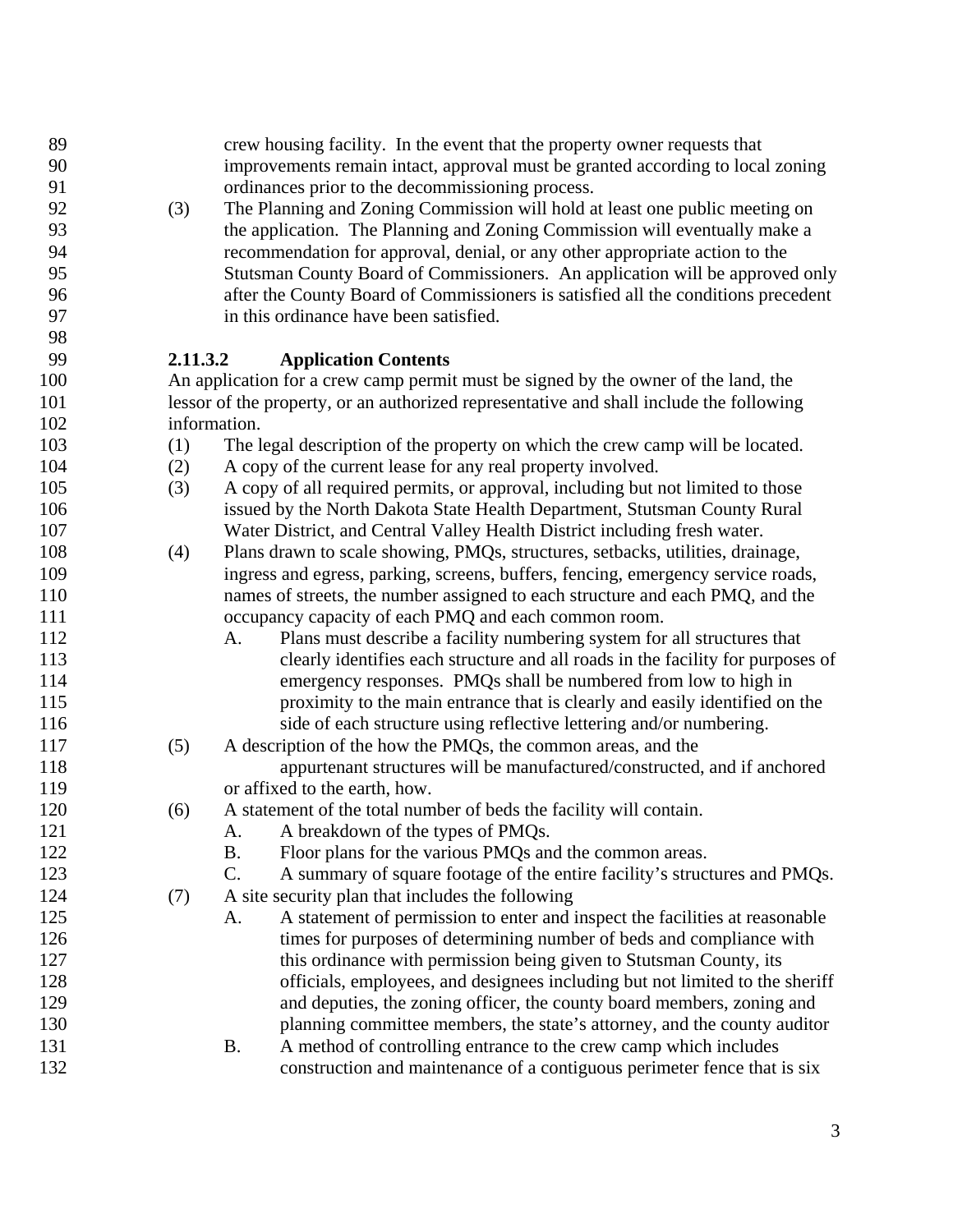| 133 |      |               | feet high.                                                                                        |
|-----|------|---------------|---------------------------------------------------------------------------------------------------|
| 134 |      | C.            | A method for accounting for all residents and staff on premises at any                            |
| 135 |      |               | given time by name.                                                                               |
| 136 | (8)  |               | A list of crew camp rules and regulations including the following.                                |
| 137 |      | А.            | Storage or possession of a firearm or a dangerous weapon as defined at                            |
| 138 |      |               | NDCC § 62.1-01-01 or its successor, in a PMQ or other part of the                                 |
| 139 |      |               | residential area is prohibited. Storage or possession of a firearm on the                         |
| 140 |      |               | crew camp property is prohibited except when the firearm is lawfully                              |
| 141 |      |               | possessed, locked inside or locked to a private motor vehicle in a parking                        |
| 142 |      |               | lot, and the person possessing the firearm is lawfully in the area. See                           |
| 143 |      |               | NDCC § 62.1-02-13. Possession of secured firearm--Prohibition by                                  |
| 144 |      |               | employer prohibited.                                                                              |
| 145 |      | <b>B.</b>     | Alcohol consumption or possession on the premises is prohibited.                                  |
| 146 |      | C.            | Any resident or employee who is convicted of committing any criminal                              |
| 147 |      |               | offense on the crew camp premises or a felony regardless of the location                          |
| 148 |      |               | of the offense must be immediately and permanently ejected, and/or                                |
| 149 |      |               | evicted and in the case of an employee terminated.                                                |
| 150 |      | D.            | The camp will not tolerate criminal or disorderly conduct.                                        |
| 151 | (9)  |               | A statements describing adequate methods of providing these utilities and                         |
| 152 |      | services.     |                                                                                                   |
| 153 |      | A.            | Potable water supply.                                                                             |
| 154 |      | <b>B.</b>     | Power supply. If a camp is to be supplied with electricity through                                |
| 155 |      |               | generators, the plan must describe how they will be housed or otherwise                           |
| 156 |      |               | sound proofed.                                                                                    |
| 157 |      | $\mathsf{C}.$ | Effluent management, particularly sewage and grey water handling.                                 |
| 158 |      | D.            | Refuse disposal.                                                                                  |
| 159 |      | E.            | Fire and emergency evacuation.                                                                    |
| 160 | (10) |               | The applicant's name, address, phone number, and email address. When the                          |
| 161 |      |               | applicant is a corporation or other business association, the applicant shall submit              |
| 162 |      |               | the names of the officers and directors of the corporation and satisfactory proof of              |
| 163 |      |               | the authority of the signatory to the application to bind the corporation as well as              |
| 164 |      |               | the name and address in the State of North Dakota for the agent for service of                    |
| 165 |      | process.      |                                                                                                   |
| 166 | (11) |               | The on site manager's name, address, phone number, and email address as well                      |
| 167 |      |               | as the same for an alternate emergency point of contact.                                          |
| 168 | (12) |               | Plans for site recovery, including the following.                                                 |
| 169 |      | А.            | What will be done with the PMQs, the common areas, and supporting                                 |
| 170 |      |               | structures and appurtenances.                                                                     |
| 171 |      | <b>B.</b>     | How the improvements will be removed.                                                             |
| 172 |      |               |                                                                                                   |
| 173 |      |               | 2.11.4 Unsuitable Applicant or Premises                                                           |
| 174 |      |               | The Stutsman County Board of Commissioners may at its discretion deny an application              |
| 175 |      |               | for a crew camp permit, or renewal thereof, when, the applicant's character or experience         |
| 176 |      |               | is insufficient or if the premises itself is geologically, ecologically, or practically unfit for |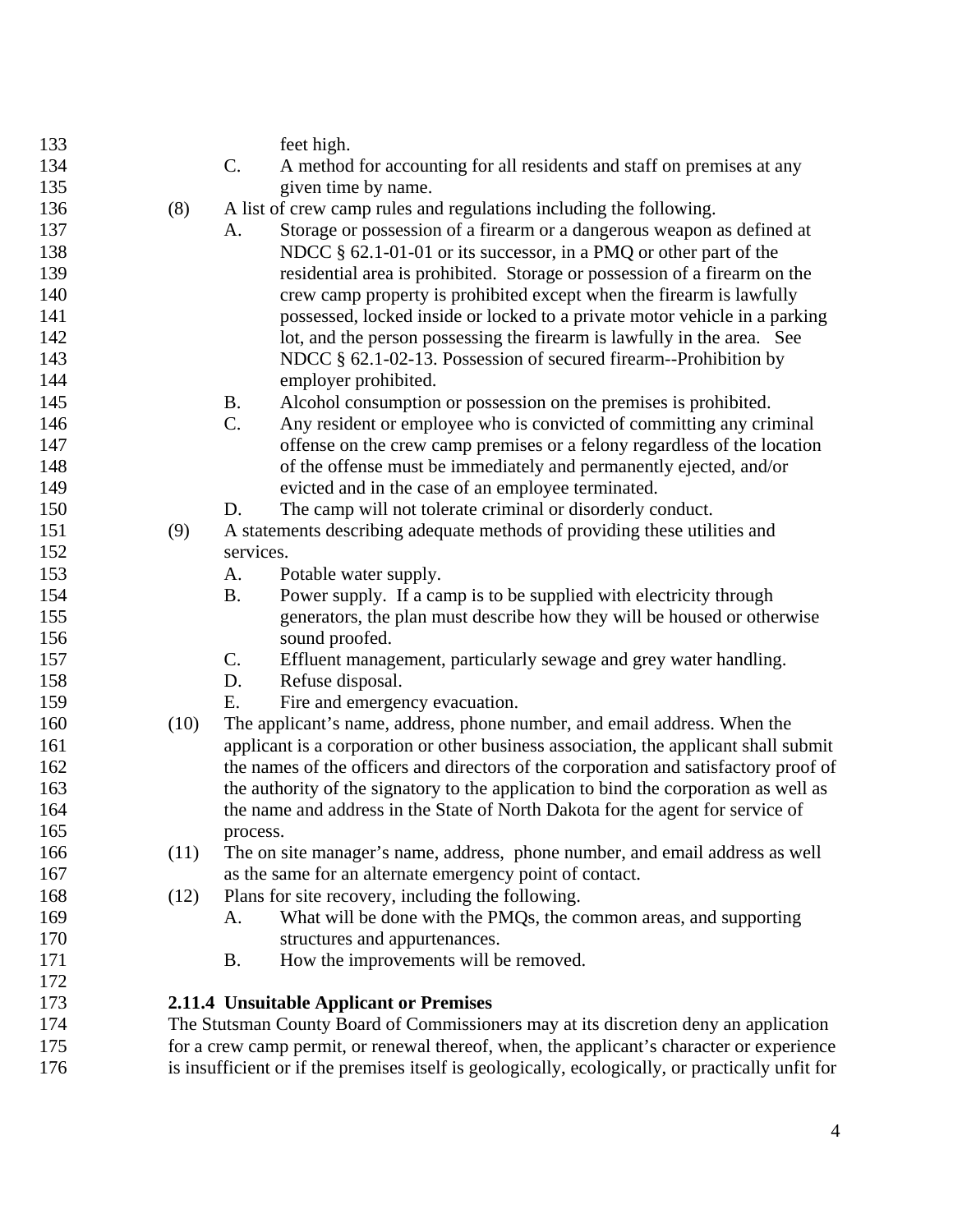| 177 |      | a crew camp.                                                                          |
|-----|------|---------------------------------------------------------------------------------------|
| 178 |      |                                                                                       |
| 179 |      | 2.11.5 Prohibited Housing Types                                                       |
| 180 |      | Use of recreational vehicles or mobile homes as PMQs in a crew camp is prohibited.    |
| 181 |      |                                                                                       |
| 182 |      | 2.11.6.1 Prohibited Activities                                                        |
| 183 | (1)  | Storage or possession of a firearm or a dangerous weapon as defined at NDCC §         |
| 184 |      | 62.1-01-01 or its successor, in a PMQ or other part of the residential area is        |
| 185 |      | prohibited. Storage or possession of a firearm on the crew camp property is           |
| 186 |      | prohibited except when the firearm is lawfully possessed, locked inside or locked     |
| 187 |      | to a private motor vehicle in a parking lot, and the person possessing the firearm    |
| 188 |      | is lawfully in the area. See NDCC § 62.1-02-13. Possession of secured firearm--       |
| 189 |      | Prohibition by employer prohibited.                                                   |
| 190 | (2)  | Alcohol consumption or possession on the premises is prohibited.                      |
| 191 | (3)  | All residents and employees are prohibited from being convicted of any criminal       |
| 192 |      | offense on the crew camp premises or a felony regardless of the location of the       |
| 193 |      | offense.                                                                              |
| 194 | (4)  | Parking vehicles between the PMQs is prohibited.                                      |
| 195 | (5)  | Pets are prohibited.                                                                  |
| 196 | (6)  | Allowing garbage, junk, litter, debris, unused construction materials, or refuse to   |
| 197 |      | accumulate or remain on site is prohibited. Storage of equipment or materials that    |
| 198 |      | are not directly related to the crew camp's purpose of housing workers is             |
| 199 |      | prohibited.                                                                           |
| 200 | (7)  | Falsifying any statement or portion of the application or failing to provide          |
| 201 |      | material information in the application that is mandated by the application           |
| 202 |      | procedure are prohibited acts and omissions.                                          |
| 203 | (8)  | Violation of any law, statute, code, rule, or regulation regarding operation and      |
| 204 |      | maintenance of a facility such as this, including but not limited to those having to  |
| 205 |      | do with crime, health, sanitation, taxes, labor, and employment is prohibited.        |
| 206 | (9)  | Conducting business on the premises, or allowing it to be conducted in a manner       |
| 207 |      | that causes a nuisance, public or private, see NDCC 42-01, or in a manner that        |
| 208 |      | constitutes a crime is prohibited.                                                    |
| 209 | (10) | Failure of the holder, it's officers or directors to maintain good standing is        |
| 210 |      | prohibited. Misdemeanor or felony conviction of the holder, or any of its officers    |
| 211 |      | or directors for conduct taking place on the crew camp premises or directly           |
| 212 |      | related to the holder's capacity to conduct affairs of the nature of a crew camp is   |
| 213 |      | prohibited.                                                                           |
| 214 | (11) | The holder must remain solvent. Filing for bankruptcy by the holder is                |
| 215 |      | prohibited.                                                                           |
| 216 | (12) | Transfer of responsibility for conduct of the operation, of the real property or      |
| 217 |      | lease providing the basis for the operation, or substitution of a substantial portion |
| 218 |      | of officers, directors, or shareholders of the holding corporation without first      |
| 219 |      | gaining the County Board of Commissioner's authorization to transfer the permit       |
| 220 |      | is prohibited.                                                                        |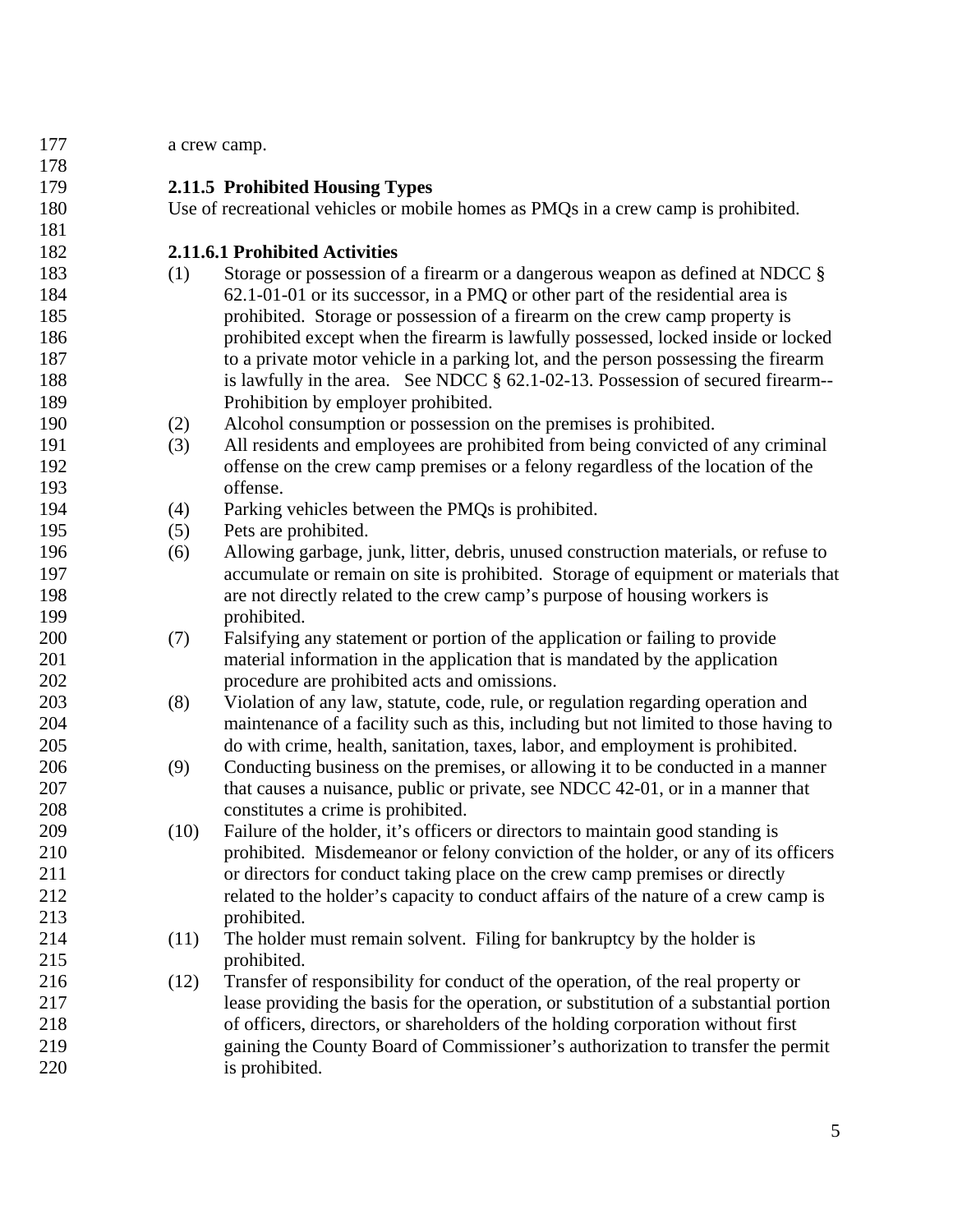- 221 (13) Failure to keep either the bond or the insurance policy required by this Ordinance 222 in effect at the full amount required by this Ordinance is prohibited. Failure to 223 replenish, replace, or otherwise reacquire a bond at the full amount required by 224 this Ordinance, including but not limited to after all or a part of the bond has been 225 assessed, seized, or otherwise collected by action of Stutsman County is 226 prohibited.
- 227 (14) Adding to the total number of beds specified in the crew camp application without 228 prior approval or authorization of the County Board is prohibited.
- 229 (15) Failure to pay on time taxes, fees, Workforce Safety and Insurance premiums, or 230 employees is prohibited.
- 231 (16) Failure to keep the service road open to 25 feet is prohibited.

#### 233 **2.11.6.2 Mandated Conditions**

- 234 (1) A crew camp must have a perimeter fence that is six feet high. All PMQs, 235 emergency service streets, and appurtenant facilities such as resident parking, 236 common areas, recreational areas, laundry, food preparation, dinning, 237 maintenance, and storage facilities must be contained within the perimeter fence.
- 238 (2) A crew camp's perimeter fence must be set back 1320 feet from every other 239 property owner's occupied structure(s). A crew camp perimeter fence may be set 240 back less than 1320 feet when the applicant/holder has obtained waivers from any 241 landowner directly affected and the applicant/holder provides them to the County 242 Board who then duly approves the exception. In the case of a platted subdivision 243 and/or auditor's lot, the 1320 foot setback must be from the exterior property line 244 of the platted subdivision and/or auditor's lot to the nearest point on the perimeter 245 fence.
- 246 (3) The building intensity inside the perimeter fence must be at least 3 square feet of 247 open space for every 1 square foot of structure. For purposes of this calculation 248 paved areas such as a parking lot, a covered picnic pavilion, a tennis court or a 249 basketball court will not be considered a structure.
- 250 (4) At least one off street parking spot must be provided for every bed in the facility 251 as well as one for every employee. Parking stalls must be at least 8'6" wide and 252 18' long. Crew and employee parking must be contained inside the perimeter 253 fence. In addition, another area must be provided for trailers and oversized 254 vehicles.
- 255 (5) All PMQs and common areas will be within 200 feet of an emergency service 256 street or parking area served by a road that is at least 25 feet wide. The 25 foot 257 road must be kept passable, and clear of debris and obstructions.
- 258 (6) The holder must implement and maintain a numbering system for all structures 259 and PMQs that includes a durable easily readable reflective plate being affixed to 260 each PMQ. The numbering scheme must comply with the requirements specified 261 in section, "2.11.3.2 Application Contents" and the number plates must be kept 262 clean and free of obstructions.
- 263 (7) The permit holder must maintain the premises and conduct the operation in 264 accordance with the assertions, indications, and limits set out in its application,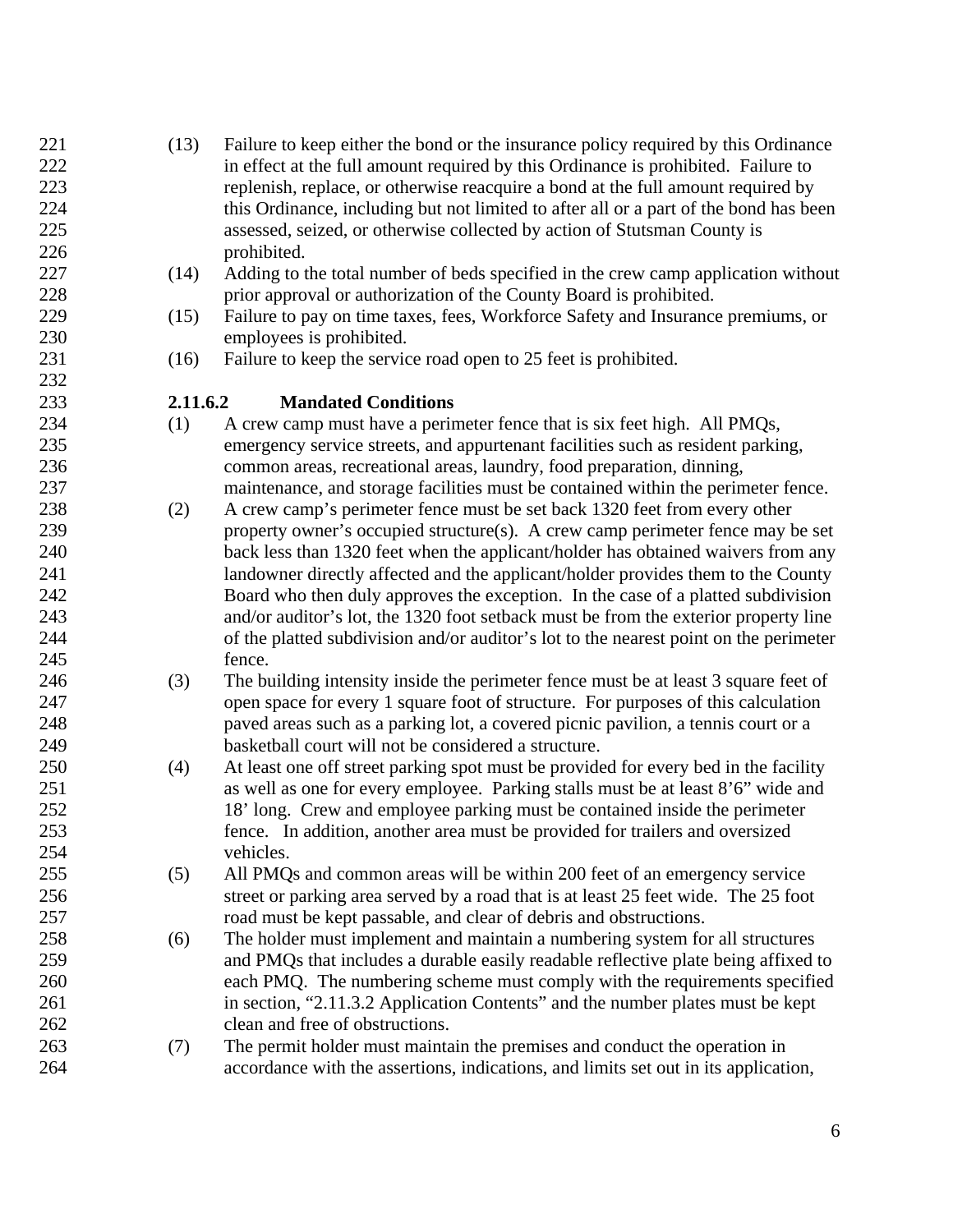265 including but not limited to: 266 A. Maintaining ownership or a leasehold interest in the property. 267 B. Complying with all applicable federal, state, and local laws, rules, 268 regulations, and codes. 269 C. Constructing and maintaining the premises and buildings as indicated in 270 the plans and in a clean and orderly manner. 271 D. Allow inspection by Stutsman County and it's designees. 272 E. Operate the camp in accordance with: 273 (i) the site security plan; 274 (ii) camp rules and regulations; and 275 (iii) the description of methods of providing services and utilities. 276 G. Recover the site to pre construction and pre operation condition. 277 (8) The holder of the crew camp permit is responsible for satisfying all obligations 278 imposed by the Century Code on an owner of "temporary work camp housing" 279 including but not limited to the obligations of site recovery set out in NDCC 54- 280 21.3-04.3(3) and its successor versions. 281 (9) When this Ordinance establishes a higher standard of care for the holder than one 282 set out by state statute, or other applicable law, code, or regulation, the holder is 283 legally bound to fulfill the higher standard in this Ordinance. 284 285 **2.11.6.3 Surety Bond** 286 Initial issue, retention, and/or any subsequent renewal of a crew camp permit is 287 conditioned on the applicant/holder providing documentary proof that it has acquired and 288 holds a surety bond in the amount of \$1,000,000 payable to Stutsman County. The bond 289 must be structured to require payment from the surety to Stutsman County for any failure 290 of the applicant/holder to uphold an obligation whether mandated or prohibited, set out in 291 this ordinance or other law. The bond must assure the applicant/holder will conduct its 292 construction and operation in conformity with this Ordinance and that the holder of a 293 crew camp permit will satisfactorily restore the site prior to the expiration of the 294 temporary crew camp permit. The holder of the crew camp permit must keep in place 295 this \$1,000,000 bond at all time from the initial issuance of the permit, through operation, 296 during any and all renewals of the crew camp permit, and through final County approval 297 of restoration. 298

# 299 **2.11.6.4 Liability Insurance**

300 Initial issue, retention, and/or any subsequent renewal of a crew camp permit is 301 conditioned on the applicant/holder obtaining and keeping in place at all time from 302 issuance of the permit through any renewal of the permit and the County's approval of 303 site recovery a \$2,000,000 general premises and activities liability insurance policy. This 304 policy is distinct from and in addition to the previously mentioned surety bond.

# 306 **2.11.6.5 Administration Fee**

305

307 An annual \$300 per bed administrative zoning fee must be paid by the permit holder to 308 Stutsman County and is due at the time the permit is issued. The annual fee must be paid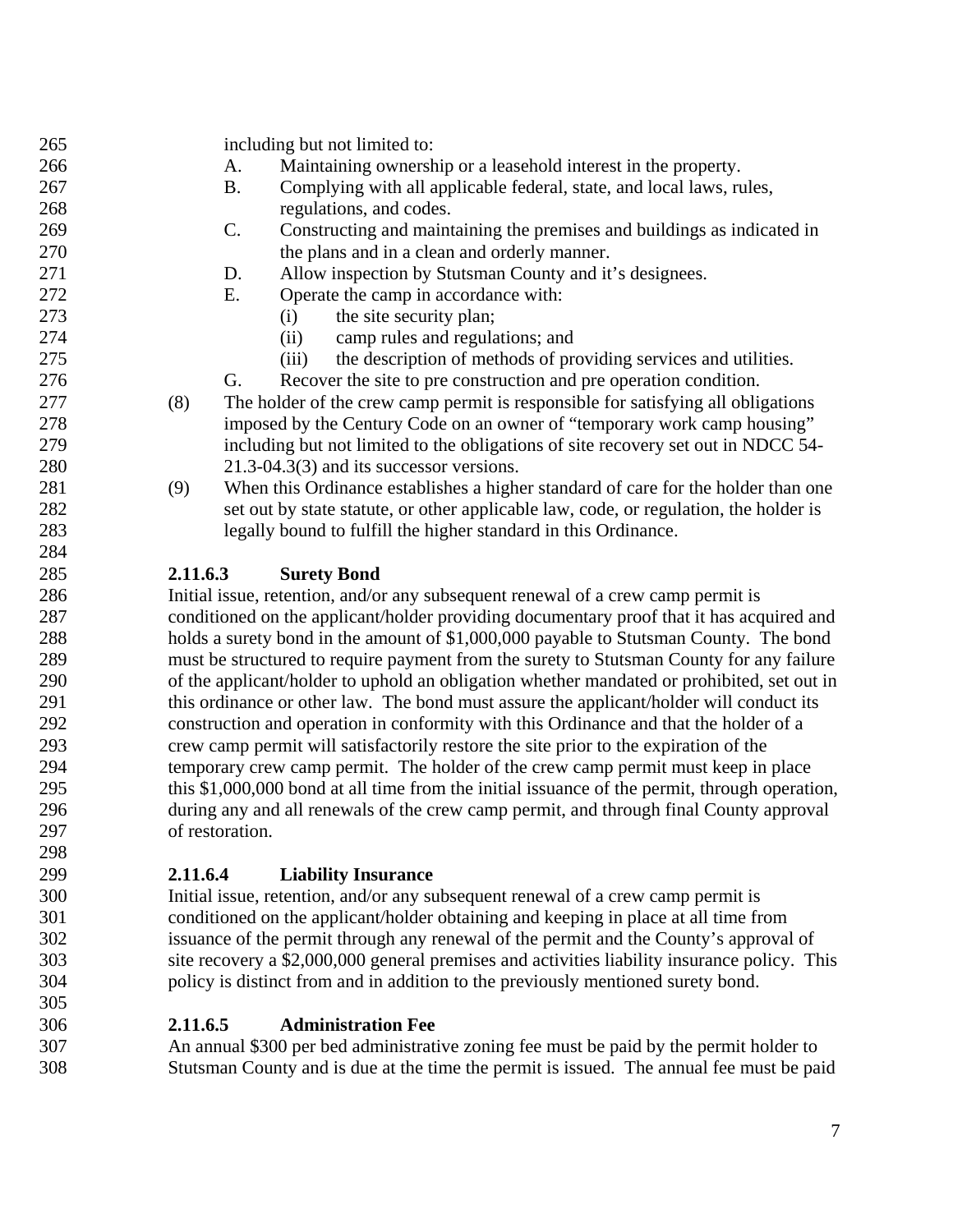309 to the Stutsman County Treasurer within 12 months of the initial issuance of the crew 310 camp permit and submitted at the time any application for renewal is advanced. The 311 administrative fee does not relieve the holder/applicant or owner of the land from the 312 obligation to pay property tax on the earth but does relieve the holder/applicant or owner 313 from paying tax on the improvements on the land made for the purposes of the crew 314 camp operation and only so long as there is a crew camp permit.

## 316 **2.11.7 Revocation, Suspension, and Administrative Sanctions**

- 317 (1) Obligations of the holder, prohibited conduct, and conditions are expressed 318 throughout this Ordinance. In some instances a statement to the effect that failure 319 to fulfill the obligation or commission of the prohibited act is grounds for 320 termination is included in the same paragraph as the obligation or prohibition. 321 Whether or not that warning is specified in close proximity to the obligation or 322 prohibition, failure to accomplish any obligation expressed in this Ordinance or 323 commission of any conduct prohibited under this Ordinance constitutes grounds 324 for termination or any other applicable dispositional alternative specified in this 325 Ordinance including Appendix II. Failure to satisfy or implement either the 326 conditions listed in the "Prohibited Activities" section 2.11.6.1 or the "Mandated 327 Conditions" section 2.11.6.2, are grounds for termination, suspension, or sanction, 328 but they are not the exclusive grounds. Failure to comply with any obligation in 329 this ordinance constitutes grounds for revocation, suspension, and/or 330 administrative action.
- 331 (2) Upon cause and due process as specified in Appendix II of this Ordinance, the 332 County Board of Commissioners may in addition to other legal options provided 333 by the law of the State of North Dakota impose an administrative sanction on the 334 holder, and/or suspend or revoke the crew camp permit. The \$10,000 ceiling on 335 administrative sanctions specified in Appendix II is hereby expressly increased to 336 \$50,000 for purposes of crew camp violations.
- 337 (3) When any permit is revoked or suspended for any reason, no portion of the permit 338 fee shall be returned to the applicant.
- 339 (4) The surety bond must remain in place until the site is recovered, even if the permit 340 is revoked, suspended, expires, or is not renewed.
- 341 342

- 
- 343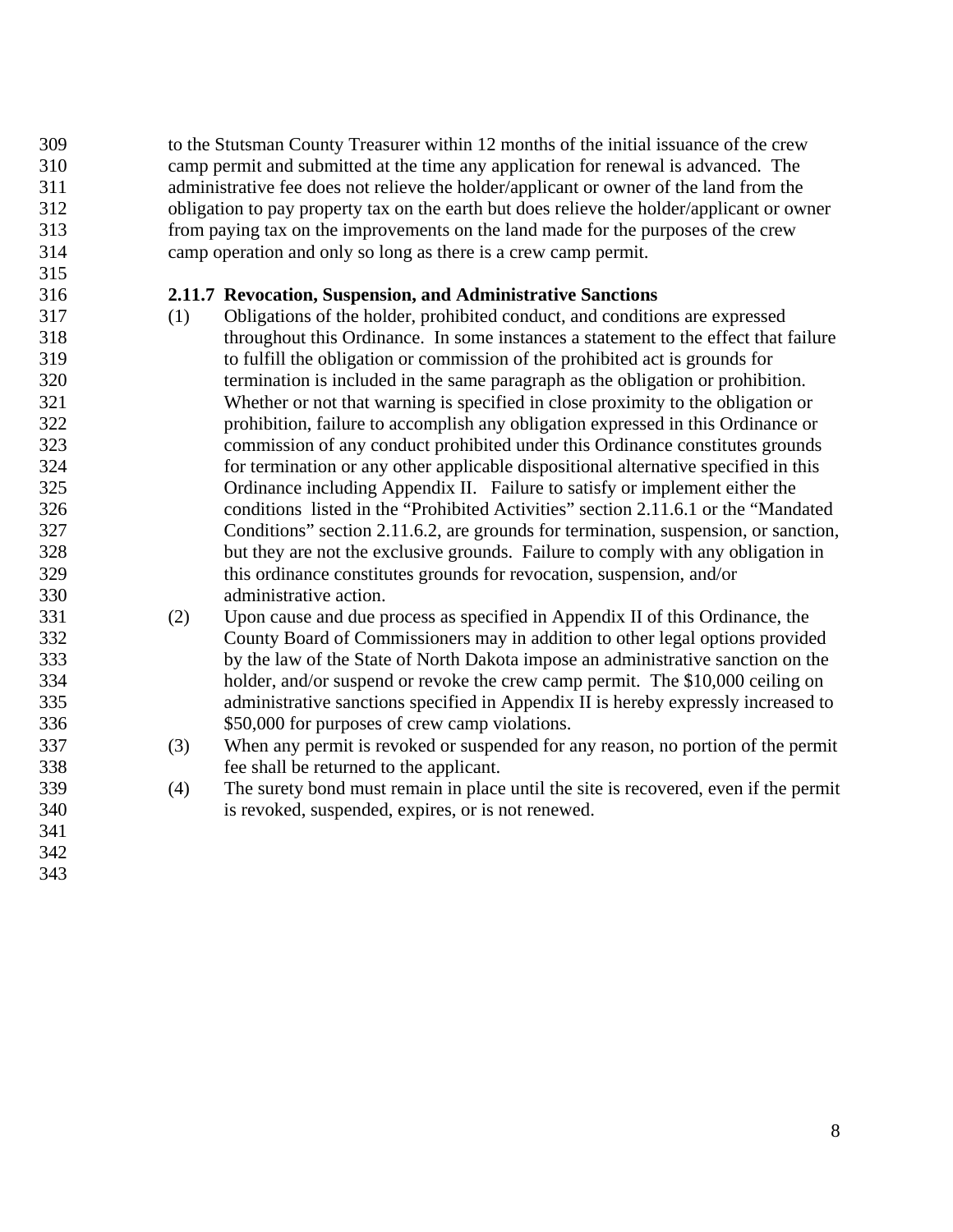| 344        |            |                                                                                    | <b>INTEGRATION</b>                                                                                     |  |  |  |
|------------|------------|------------------------------------------------------------------------------------|--------------------------------------------------------------------------------------------------------|--|--|--|
| 345<br>346 |            |                                                                                    | In the definitions section, at page 3 of the Stutsman County Zoning Ordinance, the following           |  |  |  |
| 347<br>348 |            |                                                                                    | definitions will be added.                                                                             |  |  |  |
| 349        |            |                                                                                    | "Campground" means any parcel of land containing three or more lots intended for                       |  |  |  |
| 350<br>351 |            |                                                                                    | occupancy by travel trailers or tents.                                                                 |  |  |  |
| 352        |            | "Trailer park" means any parcel of land containing three or more lots intended for |                                                                                                        |  |  |  |
| 353<br>354 |            |                                                                                    | occupancy by travel trailers.                                                                          |  |  |  |
| 355        |            |                                                                                    | "Travel trailer" means any portable unit designed to be used as a temporary dwelling                   |  |  |  |
| 356        |            |                                                                                    | for travel or recreational purposes. The term travel trailer includes the following:                   |  |  |  |
| 357<br>358 |            | a.                                                                                 | An independent travel trailer, which is a travel trailer containing toilet and<br>lavatory facilities. |  |  |  |
| 359        |            | $\mathbf b$ .                                                                      | A dependent travel trailer, which is a travel a travel trailer containing either toilet                |  |  |  |
| 360<br>361 |            |                                                                                    | or lavatory facilities or having neither facility.                                                     |  |  |  |
| 362        |            |                                                                                    | Add crew camps as a conditional use in the districts indicated below.                                  |  |  |  |
| 363        |            |                                                                                    |                                                                                                        |  |  |  |
| 364        |            |                                                                                    | <b>SECTION 3.2 AGRICULTURAL DISTRICT (A)</b>                                                           |  |  |  |
| 365        |            | <b>Conditional Uses</b>                                                            |                                                                                                        |  |  |  |
| 366<br>367 | <u>12.</u> | Crew camps                                                                         |                                                                                                        |  |  |  |
| 368        |            |                                                                                    | <b>SECTION 3.5 COMMERCIAL (C) ZONE</b>                                                                 |  |  |  |
| 369        |            | <b>Conditional Uses</b>                                                            |                                                                                                        |  |  |  |
| 370        | <u>5.</u>  |                                                                                    | Crew camps.                                                                                            |  |  |  |
| 371<br>372 |            |                                                                                    | <b>SECTION 3.6 INDUSTRIAL (I) ZONE</b>                                                                 |  |  |  |
| 373        |            | <b>Conditional Uses</b>                                                            |                                                                                                        |  |  |  |
| 374        |            | 1.                                                                                 | Single-family residential dwellings;                                                                   |  |  |  |
| 375        |            | 2.                                                                                 | Temporary work camps, provided that: such camps shall provide occupancy only                           |  |  |  |
| 376        |            |                                                                                    | for those persons directly involved in the construction of industrial facilities                       |  |  |  |
| 377        |            |                                                                                    | during such construction. No such camp shall be in existence for more than 18                          |  |  |  |
| 378        |            |                                                                                    | months. All such camps must be approved prior to occupancy by the County                               |  |  |  |
| 379        |            |                                                                                    | Sanitarian;                                                                                            |  |  |  |
| 380        |            |                                                                                    | Crew camps;                                                                                            |  |  |  |
| 381<br>382 |            | 3.                                                                                 | Electrical generation facilities with greater than five megawatts (5 MW) rate<br>output;               |  |  |  |
| 383        |            | 4.                                                                                 | Livestock slaughter and meat processing operations, provided that: written proof                       |  |  |  |
| 384        |            |                                                                                    | shall be provided to the Stutsman County Planning and Zoning Commission that                           |  |  |  |
| 385        |            |                                                                                    | any livestock slaughter and/or meat processing operations meet or exceed State                         |  |  |  |
| 386        |            |                                                                                    | Health Department standards and are approved by the County Sanitarian shall be                         |  |  |  |
| 387        |            |                                                                                    | furnished prior to commencement of any such operations;                                                |  |  |  |